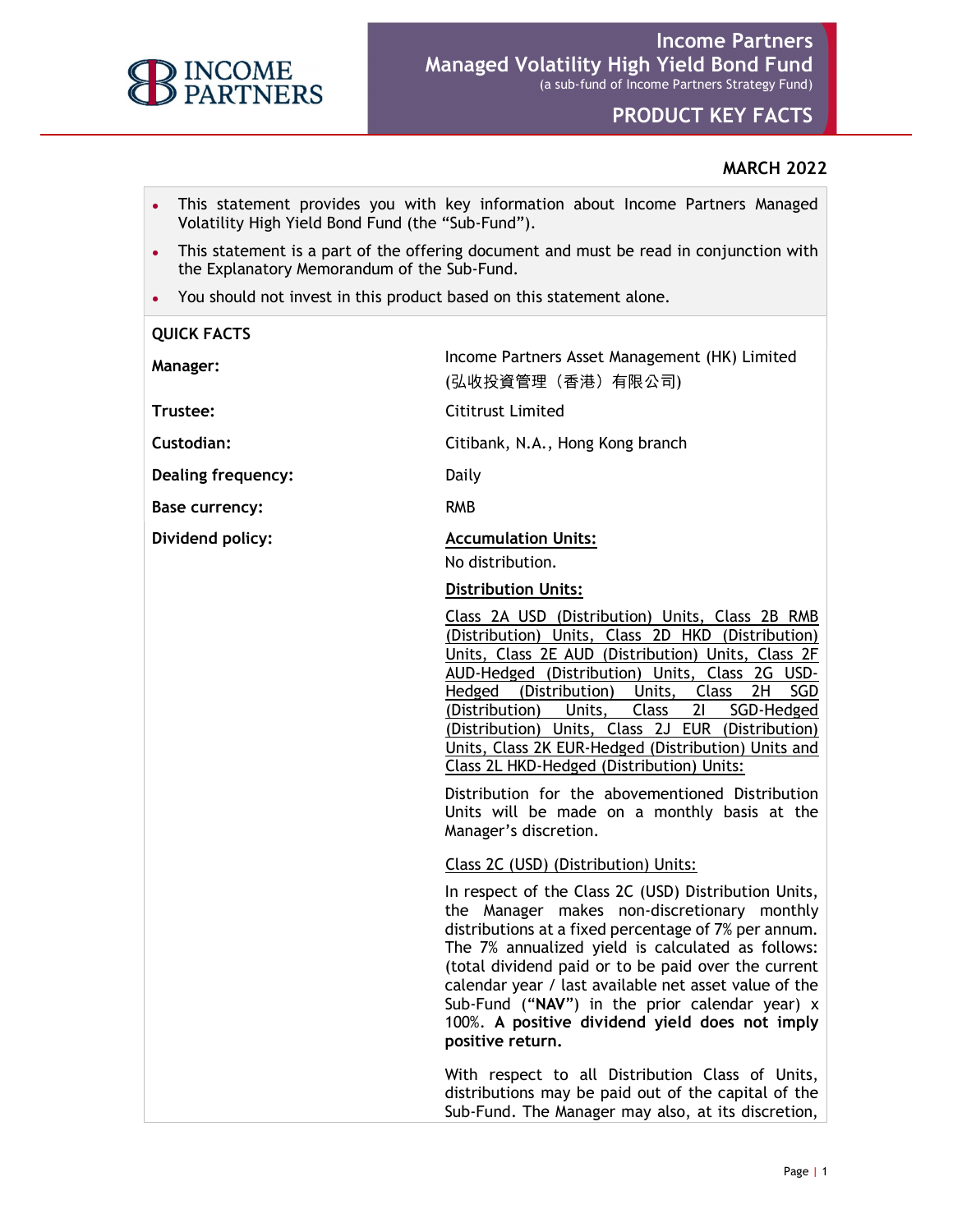

pay distributions out of gross income, while paying all or part of the fees and expenses out of the capital of the Sub-Fund, resulting in an increase in distributable income for payment of distributions by the Sub-Fund. Therefore, the Sub-Fund may effectively pay dividends out of capital. Any such distributions may result in an immediate reduction of the net asset value per Unit of the Sub-Fund. The Sub-Fund or the Manager may amend the Sub-Fund's policy with respect to the matters set out in this paragraph subject to the SFC's prior approval and by giving not less than one month's prior notice to all of Investors in the Sub-Fund.

Payment of dividends or other distributions out of capital by the Sub-Fund amounts to a return or withdrawal of part of an Investor's original investment in the Sub-Fund or from any capital gains attributable to that original investment.

Any distributions involving payment of dividends out of the Sub-Fund's capital or payment of dividends effectively out of the Sub-Fund's capital (as the case may be) may result in an immediate reduction of the net asset value per Unit.

| Ongoing charges over a year <sup>#</sup> : | Class 2A USD (Distribution) Units: 1. 84%        |
|--------------------------------------------|--------------------------------------------------|
|                                            | Class 2A USD (Accumulation) Units: 1. 84%        |
|                                            | Class 2B RMB (Distribution) Units: 1. 84%        |
|                                            | Class 2B RMB (Accumulation) Units: 1. 84%        |
|                                            | Class 2C USD (Distribution) Units: 1. 84%        |
|                                            | Class 2D HKD (Distribution) Units: 1. 84%        |
|                                            | Class 2D HKD (Accumulation) Units: 1. 84%        |
|                                            | Class 2E AUD (Distribution) Units: 1. 84%        |
|                                            | Class 2E AUD (Accumulation) Units: 1. 84%        |
|                                            | Class 2F AUD-Hedged (Distribution) Units: 1. 84% |
|                                            | Class 2F AUD-Hedged (Accumulation) Units: 1. 84% |
|                                            | Class 2G USD-Hedged (Distribution) Units: 1.84%  |
|                                            | Class 2G USD-Hedged (Accumulation) Units: 1. 84% |
|                                            | Class 2H SGD (Distribution) Units: 1. 84%        |
|                                            | Class 2H SGD (Accumulation) Units: 1. 84%        |
|                                            | Class 2I SGD-Hedged (Distribution) Units: 1. 84% |
|                                            | Class 2I SGD-Hedged (Accumulation) Units: 1. 84% |
|                                            | Class 2J EUR (Distribution) Units: 1. 84%        |
|                                            | Class 2J EUR (Accumulation) Units: 1. 84%        |
|                                            | Class 2K EUR-Hedged (Distribution) Units: 1. 84% |
|                                            | Class 2K EUR-Hedged (Accumulation) Units: 1. 84% |
|                                            |                                                  |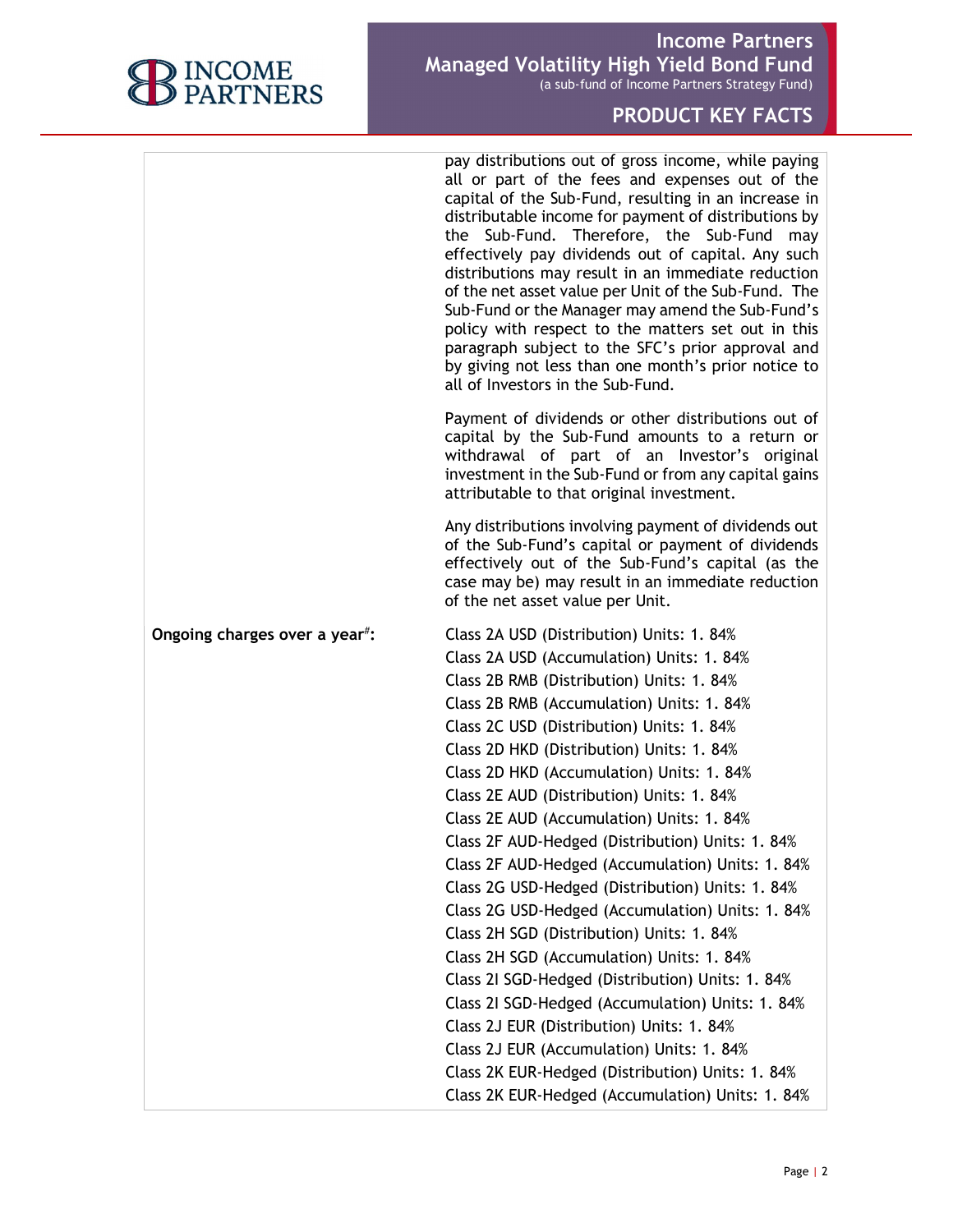

**Example 21 Managed Volatility High Yield Bond Fund Result** Income Partners (a sub-fund of Income Partners Strategy Fund)

# PRODUCT KEY FACTS

Class 2L HKD-Hedged (Distribution) Units: 1. 84% Class 2L HKD-Hedged (Accumulation) Units: 1. 84%

Financial year end of this Sub-Fund: 31 December

Min. investment: Classes 2A USD (Distribution) Units and 2A USD (Accumulation) Units: USD 1,000 initial USD 1,000 additional

> Classes 2B RMB (Distribution) Units and 2B RMB (Accumulation) Units: RMB 10,000 initial RMB 10,000 additional

Classes 2C USD (Distribution) Units: USD 1,000 initial USD 1,000 additional

Classes 2D HKD (Distribution) Unit and 2D HKD (Accumulation) Units: HKD 10,000 initial HKD 10,000 additional

Classes 2E AUD (Distribution) Units and 2E AUD (Accumulation) Units: AUD 1,000 initial AUD 1,000 additional

Classes 2F AUD-Hedged (Distribution) Units and 2F AUD-Hedged (Accumulation) Units: AUD 1,000 initial AUD 1,000 additional

Classes 2G USD-Hedged (Distribution) Units and 2G USD-Hedged (Accumulation) Units: USD 1,000 initial USD 1,000 additional

Classes 2H SGD (Distribution) Units and 2H SGD (Accumulation) Units: SGD 1,000 initial SGD 1,000 additional

Classes 2I SGD-Hedged (Distribution) Units and 2I SGD-Hedged (Accumulation) Units: SGD 1,000 initial SGD 1,000 additional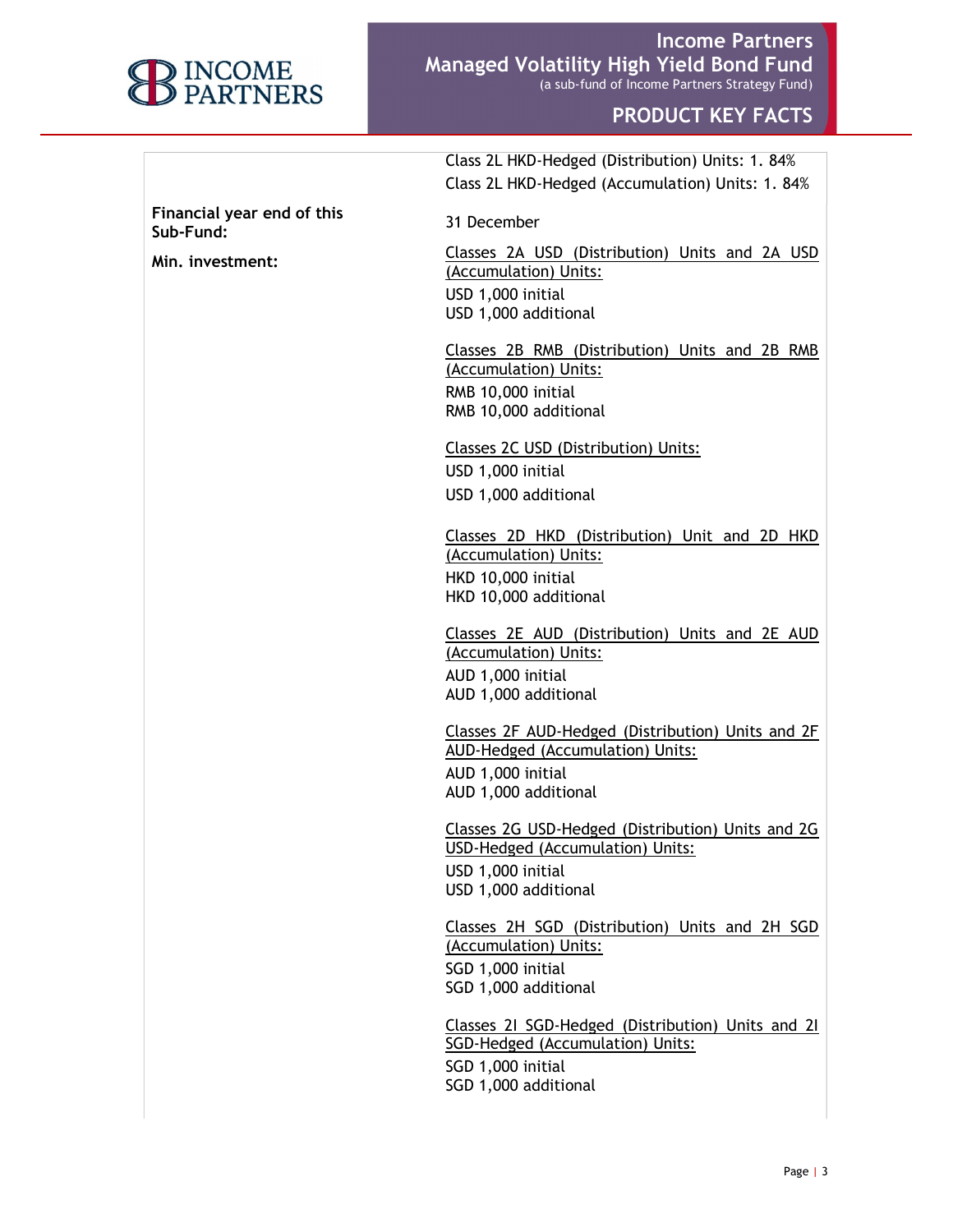

Classes 2J EUR (Distribution) Units and 2J EUR (Accumulation) Units: EUR 1,000 initial EUR 1,000 additional

Classes 2K EUR-Hedged (Distribution) Units and 2K EUR-Hedged (Accumulation) Units: EUR 1,000 initial EUR 1,000 additional

Classes 2L HKD-Hedged (Distribution) Units and 2L HKD-Hedged (Accumulation) Units: HKD 10,000 initial HKD 10,000 additional

# The ongoing charges figure is calculated by dividing the expenses of the relevant class from 1 February 2021 to 31 January 2022 by the average net asset value of the relevant class over the same period and is based on the information in the latest interim financial statements (covering the period from 1 February 2021 to 30 June 2021) taking into account the actual expenses for the period from 1 July 2021 to 31 January 2022. This figure may vary from year to year.

 The Sub-Fund has obtained approval from the China Securities Regulatory Commission to offer Class 2X RMB (USD Exposure) Units, Class 2XA USD Units, Class 2XB RMB Units and Class 2XG USD-Hedged Units (both Distribution and Accumulation Units) to Mainland China investors under the Mainland-Hong Kong Mutual Recognition of Funds ("MRF") arrangement. Such Classes of Units may only be available to investors in Mainland China subscribing pursuant to the MRF arrangement and specific details which are set out in a separate document.

# WHAT IS THIS PRODUCT?

Income Partners Managed Volatility High Yield Bond Fund is a sub-fund of Income Partners Strategy Fund, an open-ended unit trust established as an umbrella fund under the laws of Hong Kong.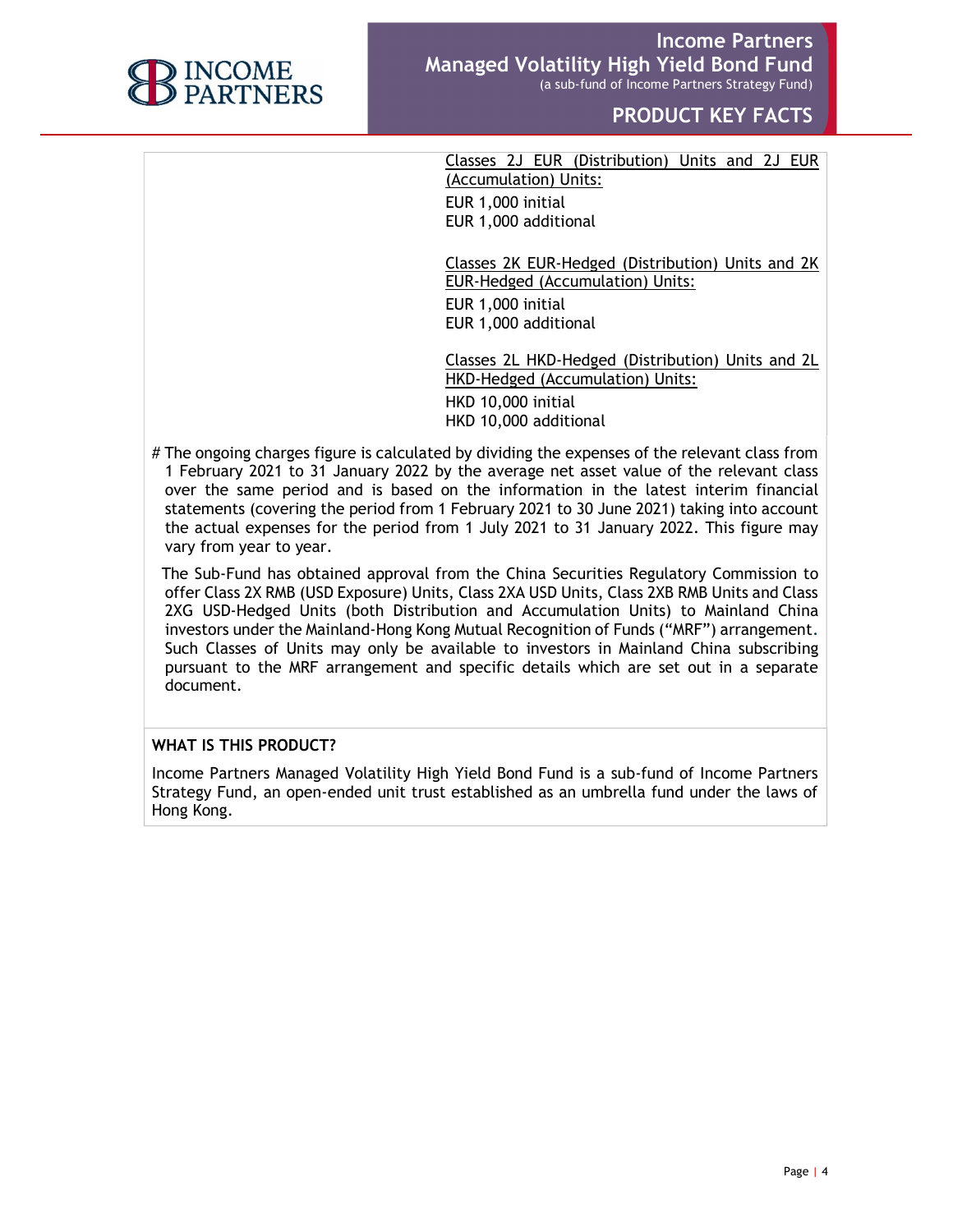

## OBJECTIVES AND INVESTMENT STRATEGY

### **Objectives**

The investment objective of the Sub-Fund is to maximize total investment returns, comprising capital appreciation and interest income, primarily from high yield debt instruments, which are below investment grade or unrated.

#### Strategy

The Sub-Fund will invest primarily (that is, at least two-thirds of NAV) in high yield debt instruments, which are below investment grade or unrated. However, during exceptional circumstances (e.g. market crash or major crisis) or adverse market conditions, the Sub-Fund may be invested temporarily up to 100% of its NAV in investment grade bonds, short-term money market instruments, cash and/or cash equivalents.

The debt securities may be non-investment grade securities and/or unrated bonds issued by corporates and/or sovereigns. "Non-investment grade" refers to a rating of below BBB- by Standard and Poor's or below Baa3 by Moody's or below BBB- by Fitch Ratings or equivalent ratings by other internationally recognized rating agencies (in the case where the credit rating is designated by an internationally recognised credit agency), or rated BB+ or below (in the case where the credit rating is designated or assigned by a Mainland China credit rating agency). "Unrated bond" refers to a bond where neither the bond itself nor its issuer has a credit rating. The Sub-Fund however, will not invest more than 10% of its NAV in debt securities issued and/or guaranteed by any single sovereign issuer which is below investment grade.

The Sub-Fund may invest at least 40% of its NAV in debt instruments issued by or fully guaranteed by (i) governments and/or government-related entities in the PRC (which refers to the People's Republic of China, including Mainland China (as defined in the Explanatory Memorandum), Hong Kong Special Administrative Region, Macau Special Administrative Region and Taiwan District), and/or (ii) listed or unlisted corporations in any jurisdiction which are domiciled in or derive substantial revenue from or have significant business economic/operational activities in the PRC. It is intended that the portfolio of the Sub-Fund will maintain a high level of diversity across industries and issuers.

Where the Manager considers appropriate, the Sub-Fund will invest not more than 10% of its NAV in each of (i) debt securities traded on the China interbank bond market and/or through the Hong Kong and Mainland China bond connect scheme ("Bond Connect Scheme"), and (ii) urban investment bonds (i.e. debt instruments issued by local government financing vehicles ("LGFVs") and traded in the Mainland China listed bond and China interbank bond market). These LGFVs are separate legal entities established by local governments and/or their affiliates to raise financing for public welfare investment or infrastructure projects. For the avoidance of doubt, the Sub-Fund will not in aggregate invest more than 20% of its NAV in the onshore Mainland China market.

The Sub-Fund seeks to deliver high yield returns with a reduced level of volatility compared against the broader high yield market, through an actively managed portfolio. The Manager uses both quantitative and qualitative measures to manage the volatility of the Sub-Fund, with the aim of operating the portfolio as a whole below the Manager's target volatility. Volatility is a key and material metric in the overall construction of the portfolio of the Sub-Fund.

On a quantitative basis, the Manager closely monitors the volatility of each individual bond in the Sub-Fund's portfolio on day-to-day basis. In addition, the Manager strives to ensure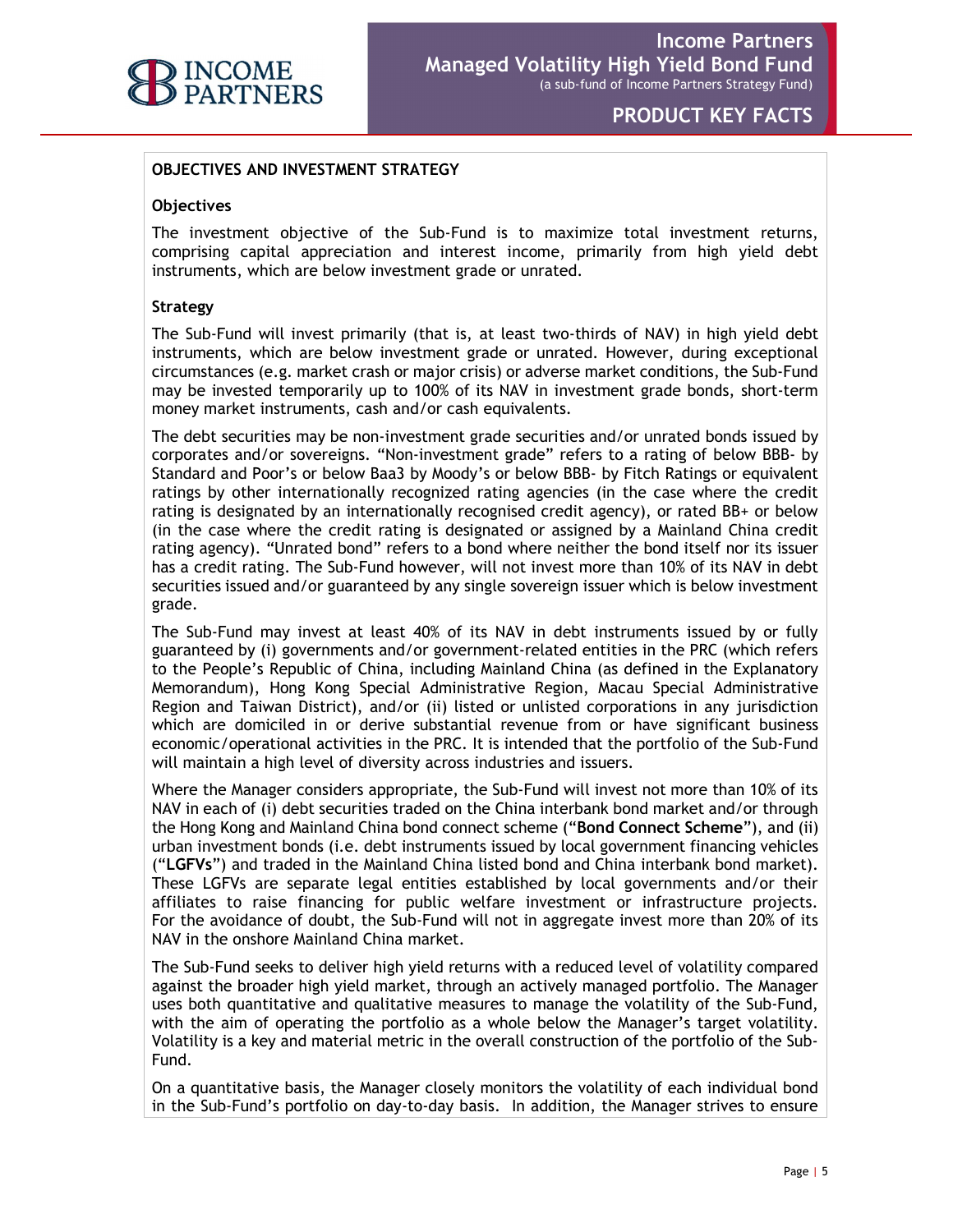

that the weighted average volatility of the Sub-Fund's portfolio as a whole does not exceed its pre-set annualized volatility target for the Sub-Fund, by actively adjusting the weighting of each bond based on the Manager's credit views. For example, if the Sub-Fund's volatility rises to a level that is close to the volatility target, the Manager may sell certain higher volatility bonds and purchase lower volatility bonds to control the volatility of the portfolio as a whole.

In general, bonds with less credit risk tend to have lower volatility. The qualitative measures employed by the Manager to control the portfolio's volatility includes conducting bottom-up credit selection, and a preference for selecting issuers with stable or improving credit quality. Accordingly, the Manager is of the view that it has better control of the default risk of each individual bond, and better able to manage volatility.

Under normal market conditions, the Sub-Fund may invest up to 30% of its NAV in money market instruments, cash and/or bank deposits to manage liquidity and to diversify portfolio risk.

The debt securities in which the Sub-Fund may invest shall include, but are not limited to, bonds and other high yield debt securities as the Manager deems appropriate. The Sub-Fund may also invest not more than 30% of its NAV in RMB-denominated bonds and deposits issued outside Mainland China and not more than 10% of its NAV in contingent convertible bonds. Other than contingent convertible bonds, the Sub-Fund will not invest in any other instruments with loss absorption features. As the base currency of the Sub-Fund is RMB, the Manager may from time to time fully or partially hedge the non-RMB investments into RMB.

The Sub-Fund may also invest not more than 10% of its NAV in asset-backed securities and investment funds.

### Use of derivatives

The Sub-Fund's net derivative exposure may be up to 50% of its NAV.

### WHAT ARE THE KEY RISKS?

Investment involves risks. Please refer to the Explanatory Memorandum for details including the risk factors.

- 1. Investment risk
	- The investments held by the Sub-Fund may fall in value due to any of the key risk factors below and therefore your investment in the Sub-Fund may suffer losses. There is no guarantee of the repayment of principal.
- 2. Currency and foreign exchange risk
	- Underlying investments in the Sub-Fund may be denominated in currencies other than the base currency of the Sub-Fund. Also, a class of units may be designated in a currency other than the base currency of the Sub-Fund. The NAV may be affected unfavourably by fluctuations in the exchange rates between these currencies and the base currency and by changes in exchange rate controls.

### 3. Risks relating to debt securities

High-yield (below investment grade and unrated) securities risk

The Sub-Fund will invest in debt securities which are high-yield (below investment grade and unrated). Such debt securities are generally subject to a higher degree of counterparty risk, credit risk, lower liquidity, higher volatility and greater risk of loss of principal and interest than higher rated debt securities.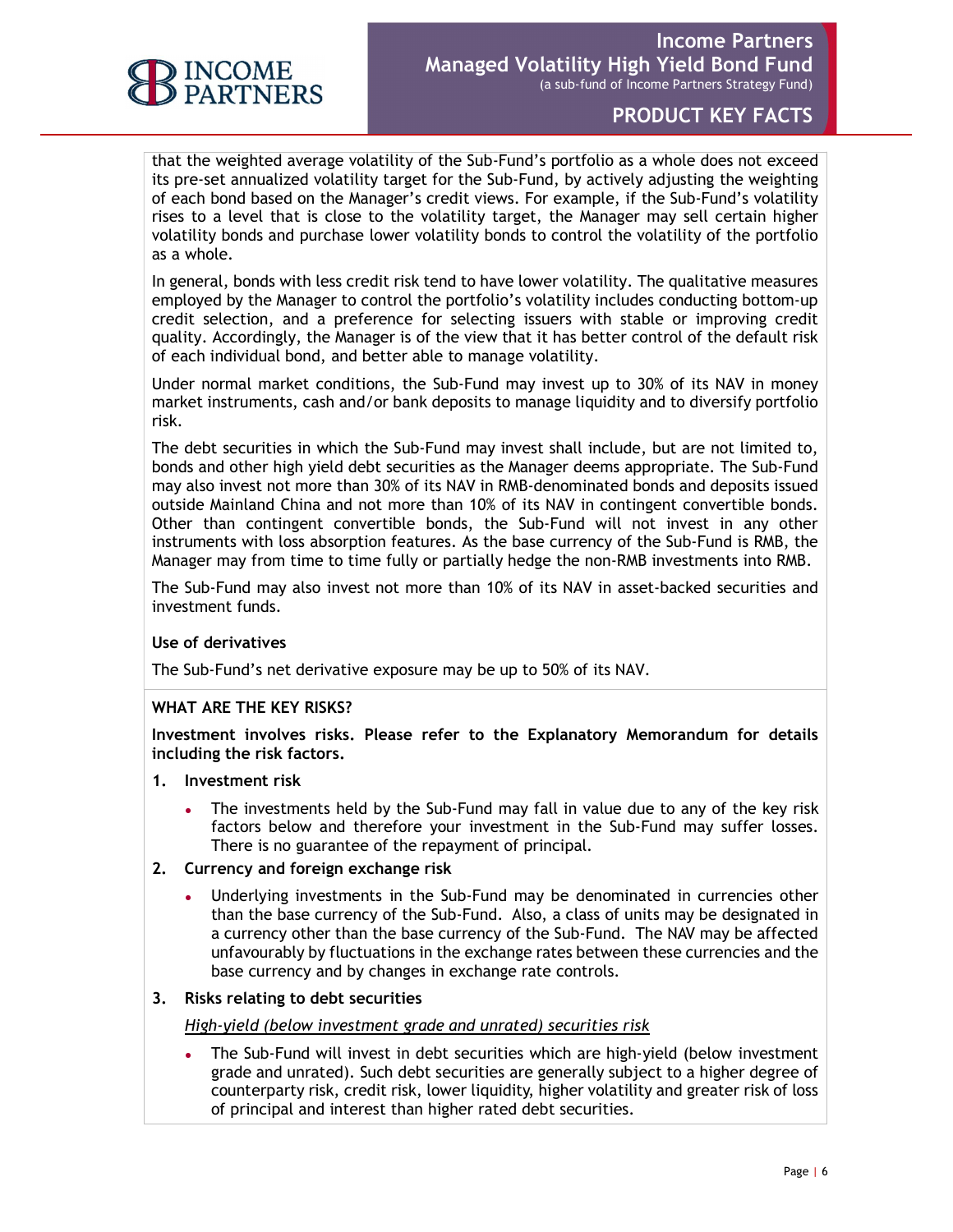

## Credit / Counterparty risk

- The Sub-Fund is exposed to the credit/default risk of issuers of the debt securities that the Sub-Fund may invest in.
- Certain high yielding fixed income securities or instruments that the Sub-Fund invests in may be offered on an unsecured basis without collateral, and such instruments will rank equally with other unsecured debts of the relevant issuer. In such circumstances, if the issuer becomes bankrupt, proceeds from the liquidation of the issuer's assets will be paid to holders of the relevant instrument only after all secured claims have been satisfied in full. The Sub-Fund is therefore fully exposed to the credit/insolvency risk of its counterparties as an unsecured creditor and may suffer a total loss on the securities if the counterparties default.

### Credit ratings risks

- The credit rating of a debt instrument or its issuer may subsequently be downgraded, which may adversely affect the value of the Sub-Fund. The Manager may or may not be able to dispose of the debt instruments that are being downgraded.
- Credit ratings assigned by rating agencies are subject to limitations and do not guarantee the creditworthiness of the security and/or issuer at all times.
- The credit appraisal system in Mainland China and the rating methodologies employed in Mainland China may be different from those employed in other markets. Mainland China credit ratings may not be directly comparable with those given by other international rating agencies.

#### Sovereign debt risk

The Sub-Fund's investment in securities issued or guaranteed by governments may be exposed to political, social and economic risks. In adverse situations, the sovereign issuers may not be able or willing to repay the principal and/or interest when due or may request the Sub-Fund to participate in restructuring such debts. The Sub-Fund may suffer significant losses when there is a default of sovereign debt issuers.

### Liquidity risk

Not all securities or investments held by the Sub-Fund will be listed or rated or actively traded and consequently liquidity may be low. There is no guarantee that market making arrangements will be in place to make a market and quote a price for all fixed income instruments.

### Interest rate risk

Investment in the Sub-Fund is subject to interest rate risk. In general, the prices of debt instruments rise when interest rates fall, whilst their prices fall when interest rates rise.

#### Valuation risk

Valuations of the Sub-Fund's investments may involve uncertainties and judgmental determinations, which if proven to be incorrect, this will affect the NAV calculation.

### 4. Country and region risk

This Sub-Fund focuses its investments on debt instruments issued by or fully guaranteed by governments, government-related entities, or companies in the PRC, and involves concentration risks. Consequently, this Sub-Fund is particularly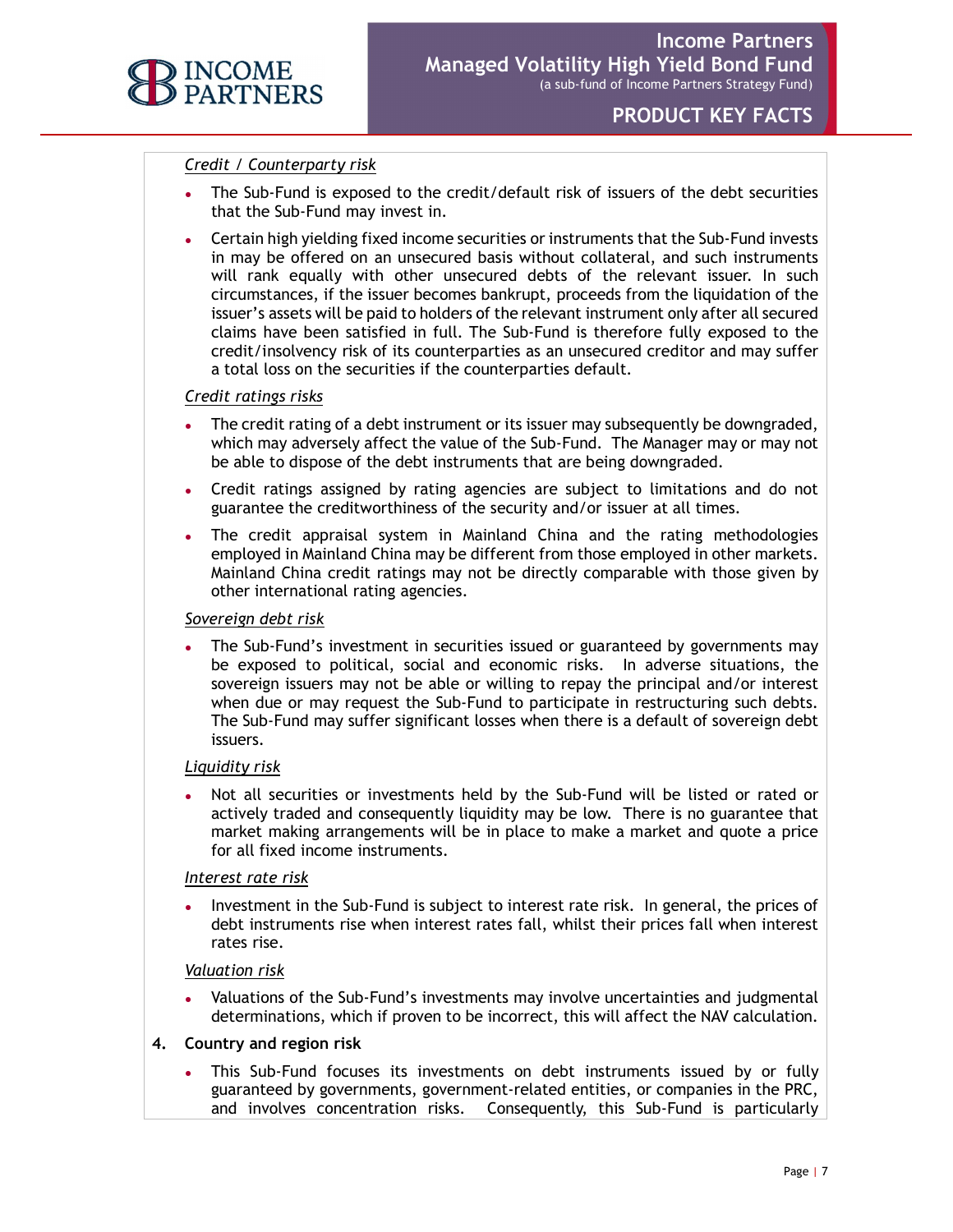

dependent on the development of the region and individual or interdependent countries in the region, and of governments and companies based on/or operating in such countries/region.

- 5. Investment in Mainland China risk
	- Investment in the Mainland China market is subject to emerging market risk including political, economic, legal, regulatory and liquidity risks. The value of the Sub-Fund's assets may be affected by uncertainties or changes in government policies, promulgation of foreign currency and monetary policies and tax regulations. Such measures may have associated impact on the economy of Mainland China.

### 6. RMB currency risk

- RMB is currently not freely convertible and is subject to exchange controls and repatriation restrictions. Such control of RMB currency conversion and exchange rates movements may adversely affect the operations and financial results of Mainland China companies and may subject the Sub-Fund to higher transaction costs associated with currency conversion which impacts the NAV.
- Non-RMB based investors are exposed to foreign exchange risk and there is no guarantee that the value of RMB against the investors' base currencies (e.g. HKD) will not depreciate. Any depreciation of RMB could adversely affect the value of the investors' investments. The Manager normally applies the exchange rate for offshore RMB market in Hong Kong (CNH) when calculating the value of non-RMB investments. Although CNH and onshore RMB (CNY) are the same currency, they trade at different rates. Any divergence between CNH and CNY may adversely impact investors. If investors convert other currencies into RMB so as to invest in the RMB Classes of Units and subsequently convert the RMB redemption proceeds back into other currencies, they may suffer a loss if RMB depreciates against such other currencies.
- Investors whose Class currency is not in RMB should note that restrictions on the conversion of RMB into other currencies may delay the payment of redemption proceeds and dividend proceeds in the relevant Class currency.
- 7. Managed volatility strategy risk
	- The managed volatility strategy may not achieve the desired results under all circumstances and market conditions. While the Manager will endeavour to manage the Sub-Fund such that it does not exceed its pre-determined annualized volatility target, there is no guarantee that such targets can be reached in all market conditions. Investors should note that managed volatility does not necessarily mean lower risk and the Sub-Fund may still suffer losses.

### 8. Derivatives and hedging risk

- The Sub-Fund may enter into derivatives transactions such as swaps, futures and forwards for hedging purposes. There is no assurance that the use of hedging strategies, techniques and derivative instruments will always be available, or will eliminate the risk exposure of the Sub-Fund. Hedging may become inefficient or ineffective. In adverse situations, the Sub-Fund may even suffer significant losses.
- 9. Distributions risk
	- The Manager may at its discretion pay distributions out of, or effectively out of, the capital of the Sub-Fund. This represents a return or a withdrawal of part of the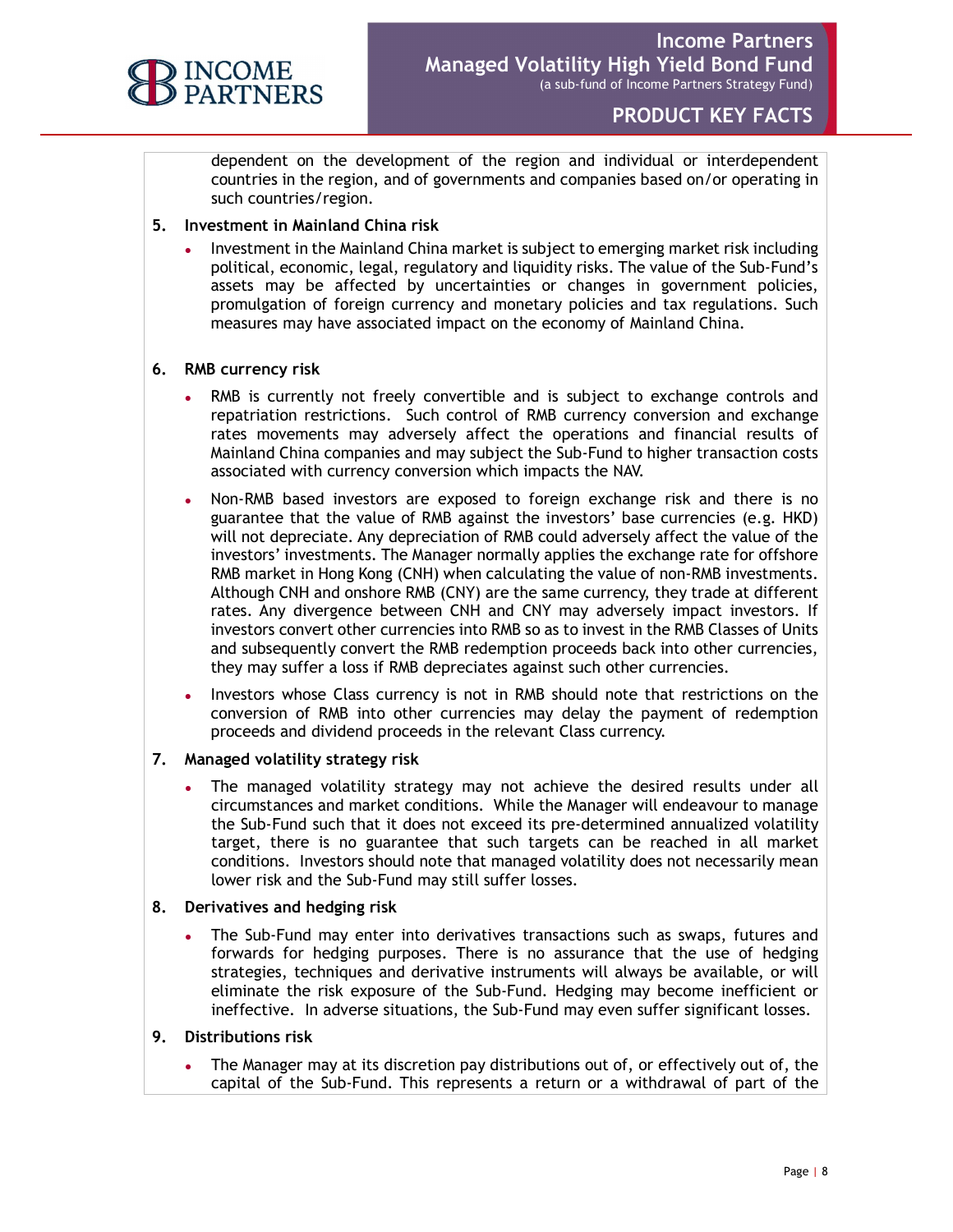

amount investors originally invested or from any capital gains attributable to that amount, which may decrease the NAV of the relevant Units.

The distribution amount and NAV of the hedged Class of Units may be adversely affected by differences in the interest rates of the reference currency of the hedged Class of Units and the Sub-Fund's base currency, resulting in an increase in the amount of distribution that is paid out of capital and hence a greater erosion of capital than the other non-hedged Class of Units.



- Past performance information is not indicative of future performance. Investors may not get back the full amount invested.
- The computation basis of the performance is based on the calendar year-end, NAVto-NAV, with dividend reinvested.
- These figures show by how much Class 2B RMB (Accumulation) Units increased or decreased in value during the calendar year being shown. Performance data has been calculated in RMB including ongoing charges and excluding subscription fee and redemption fee you might have to pay.
- Where no past performance is shown there was insufficient data available in that year to provide performance.
- Sub-Fund launch date: 27 July 2011.
- Class 2B RMB (Accumulation) Units launch date: 27 July 2011.

The Manager views Class 2B RMB (Accumulation) Units, being the longest running unit class in the Sub-Fund that is offered to the public in Hong Kong and is denominated in the base currency of the Sub-Fund, as the most appropriate representative unit class.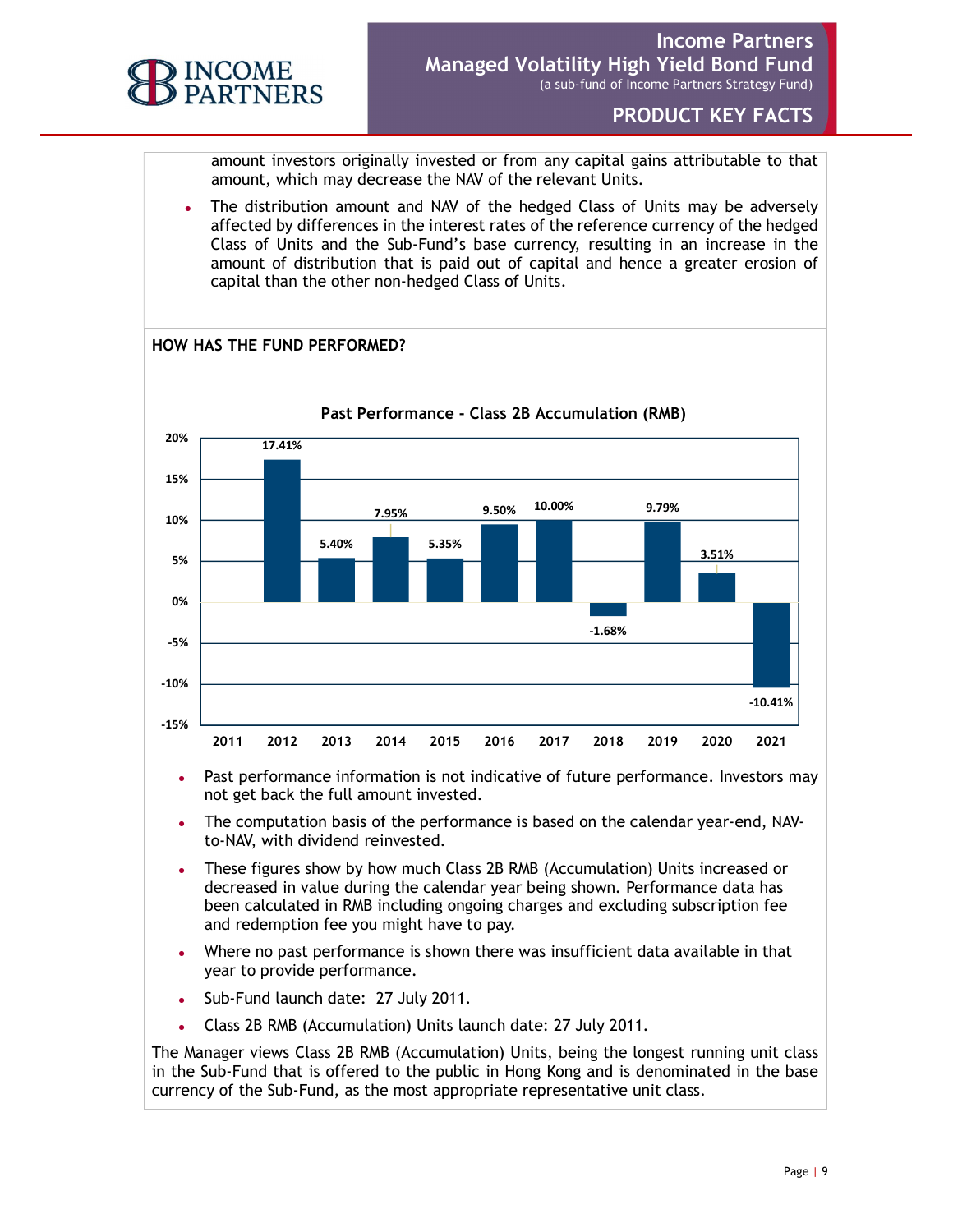

## IS THERE ANY GUARANTEE?

This fund does not have any guarantees. You may not get back the full amount of money you invest.

## WHAT ARE THE FEES AND CHARGES?

#### Charges which may be payable by you

You may have to pay the following fees when dealing in the units of the Sub-Fund.

## Fee What you pay

| <b>Subscription Charge</b>                                         | All Classes                              |
|--------------------------------------------------------------------|------------------------------------------|
| (% of subscription amount)                                         | Current: up to 5%; Maximum: 5%           |
| <b>Switching Fee</b><br>(% of the total amount being<br>converted) | All Classes<br>Current: Nil; Maximum: 5% |
| <b>Redemption Charge</b>                                           | All Classes                              |
| (% of redemption amount)                                           | Current: Nil; Maximum: 2%                |

### Ongoing fees payable by the Sub-Fund†

The following expenses will be paid out of the assets of the Sub-Fund. They affect you because they reduce the return you get on your investments.

|                                    | Annual rate (as a % of the net asset value)                                                                                                                                                                                                                                               |
|------------------------------------|-------------------------------------------------------------------------------------------------------------------------------------------------------------------------------------------------------------------------------------------------------------------------------------------|
| Management Fee                     | $1.5%$ p.a.                                                                                                                                                                                                                                                                               |
| Trustee Fee                        | 0.0075% p.a., subject to a minimum annual fee of<br>USD10,000*                                                                                                                                                                                                                            |
| Performance Fee                    | Not applicable                                                                                                                                                                                                                                                                            |
| Administrator Fee                  | 0.1% p.a. applied to the portion of the net asset<br>value up to USD 250 million                                                                                                                                                                                                          |
|                                    | 0.08% p.a. applied to the portion of the net asset<br>value above USD 250 million                                                                                                                                                                                                         |
|                                    | Subject to a minimum monthly fee of USD $6,000^{\circ}$                                                                                                                                                                                                                                   |
| Custodian Fee                      | Safekeeping fee of up to 0.075% p.a. of the market<br>value of the Sub-Fund (inclusive of a safekeeping fee<br>of 0.06% p.a. of the market value of the Sub-Fund for<br>custody services in respect of China's bond-connect<br>program), subject to a minimum monthly fee of USD<br>2,500 |
| Registrar and Processing Agent Fee | Transaction fees and account maintenance fees at<br>customary market rate subject to a minimum<br>monthly fee of USD 500                                                                                                                                                                  |